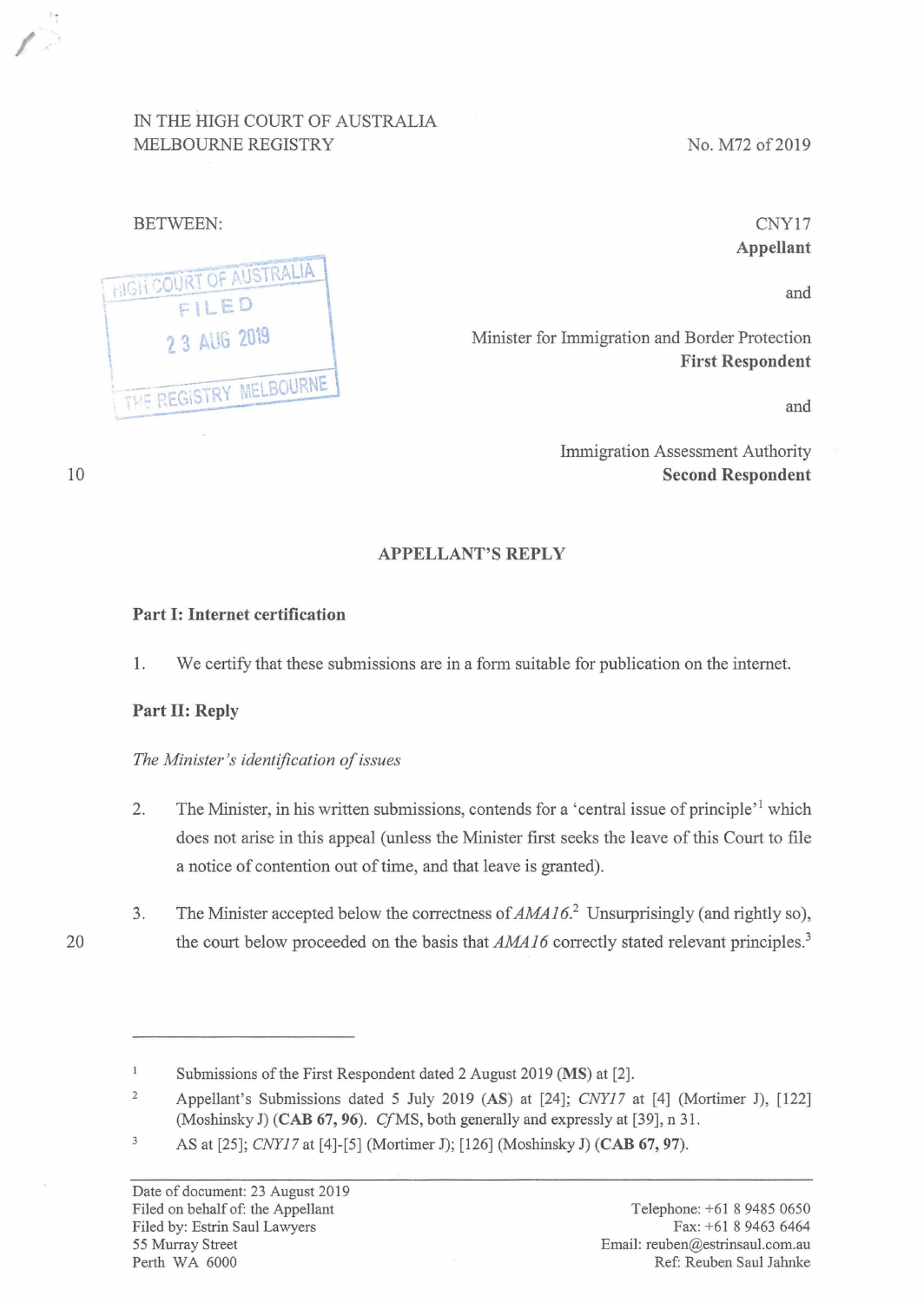Further, and consistent with how the Minister chose to conduct his case, whether AMA16 was distinguishable on the facts was precisely how Moshinsky J decided the appeal.<sup>4</sup>

 $\bar{\mathbb{Q}}$ 

4. Drafting a notice of contention, for the purpose of seeking this Court's leave to rely upon it, will force the Minister to identify how, precisely, he contends that the court below 'erroneously decided or failed to decide some matter of fact or law',5 a matter which is far from evident at this point.

*Errors in the submissions by the Minister* 

- 5. There are several errors in the Minister's submissions.
- 6. *First*, that the documents were objectively irrelevant to the IAA's task was a finding of the court below.<sup>6</sup> The Minister mischaracterises this fact, by seeking to portray the matter as a submission by the Appellant.<sup>7</sup> The finding of the court below that the documents were objectively irrelevant, which is not otherwise impugned by the Minister, is especially significant to Ground 4.
	- 7. *Second*, the Minister is wrong in floating the suggestion<sup>8</sup> that it was the Appellant's 'disclosure' which 'prompted the Department to seek updates on the criminal charges from the Commonwealth Director of Public Prosecutions', and that the 'Prosecution Report was provided in response'.<sup>9</sup> The true position is that such material was sought (by the Department, according to the Minister) before the Appellant's application for a protection visa was even lodged.<sup>10</sup> This especially matters for the assessment of whether there was a reasonable apprehension of bias.

2

20

<sup>4</sup>  *CNY17* at [131] (Moshinsky J) **(CAB 96);** cfat [12] (Mortimer J) **(CAB 67).** 

 $\overline{\mathbf{5}}$ *High Court Rules 2004* (Cth), r 42.08.5, and Form 27.

<sup>6</sup>  *CNY17* at [62] (Mortimer J); [132] (Moshinsky **J);** [157], [159] (Thawley J) **(CAB 78, 99, 107).** 

<sup>7</sup>  **MS** at [48].

<sup>8</sup>  There is no evidence as to what prompted the obtaining of, nor as to who obtained, the documents for the purpose of assessing the Appellant's application for a protection visa. If indeed it was 'the Department', rather than the delegate pursuant to s 56 of the Act, that decided to obtain documents and make them part of the material before the delegate, there was no authority to do so.

<sup>9</sup>  MS at [11].

<sup>10</sup>  The material from the Director of Public Prosecutions as cited by the Minister was provided to the Department on 24 March 2016: **ABFM 45-49.** The visa application was made on 16 September 2016. Indeed, all of the prejudicial material predated the visa application.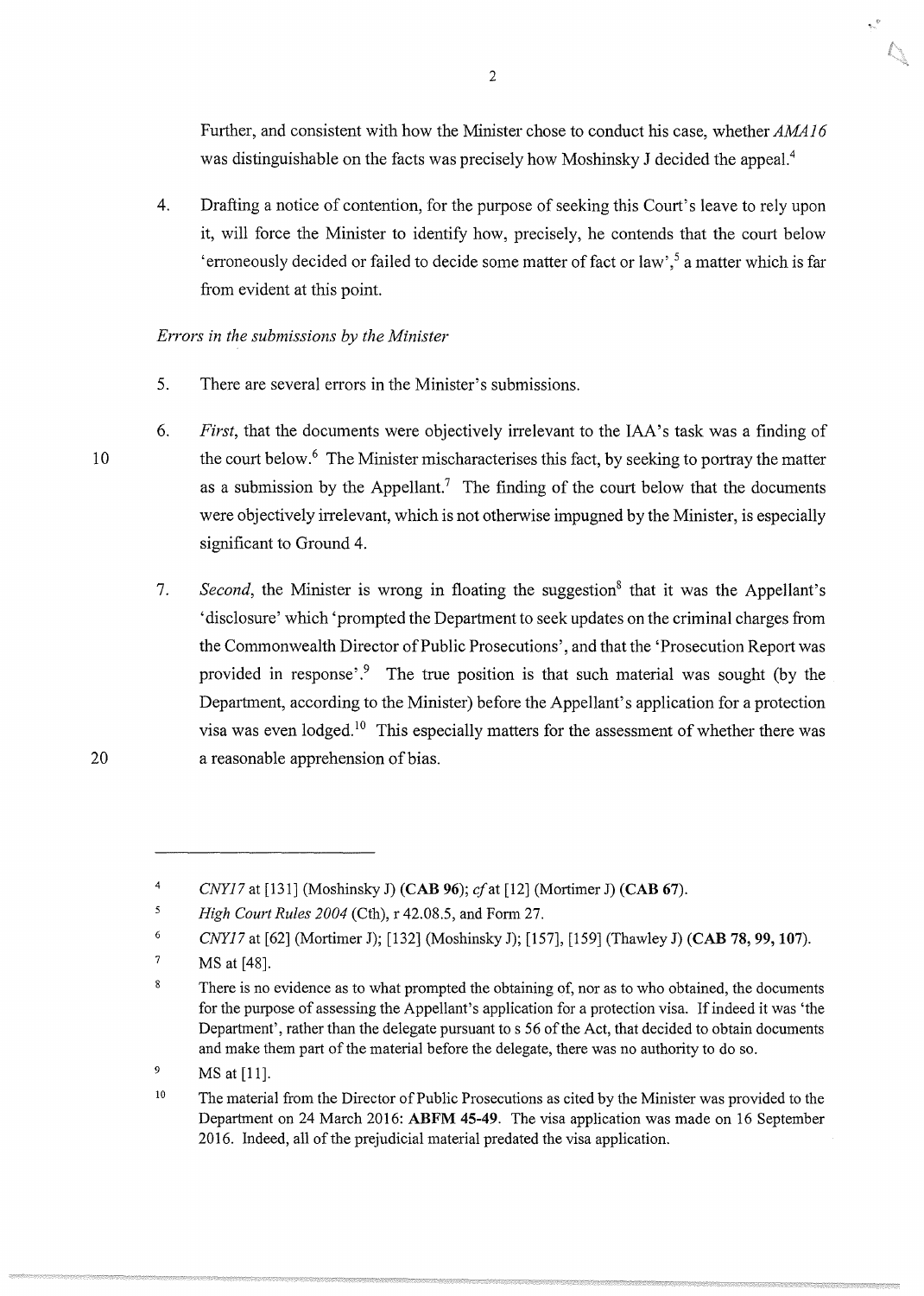- 8. *Third*, the court below made findings as to the nature of the review material.<sup>11</sup> This was a separate and anterior issue to the majority, in separate judgments, concluding that those findings did not mean the material was 'sufficiently' prejudicial.<sup>12</sup> It is impermissible for the Minister to take issue with the correctness of those findings.  $13$
- 9. *Fourth* and relatedly, and contrary to the Minister's submissions, 14 it is demonstrably not the case that 'significant' parts of the prejudicial material were already before the IAA by reason of the Appellant's visa application form. Not least of all, much of the prejudicial information was in the form of Departmental opinion, not even known by the Appellant to exist and not the subject of any question in his visa application form.<sup>15</sup>
- 10 10. *Fifth,* the Minister's assertion that the Appellant 'appears to accept' that the November 2015 Incident 'also involved rioting' is unequivocally wrong. There has never been any such concession. And the fact that the Minister considers this conclusion ('rioting') to be open, on the basis of the commentary by the Department given to the IAA by the Secretary, emphasises, rather than detracts from, apprehended bias.<sup>16</sup>

## *'Background' still must be relevant*

11. It is no answer to the Appellant's case<sup>17</sup> for the Minister to assert that the prejudicial material was considered relevant as 'background'.<sup>18</sup> The question necessarily presented by such attempted characterisation, is: background to what? How would (or should)<sup>19</sup> or could or might $^{20}$  the IAA possibly 'ultimately consider [the "background" prejudicial material] to be relevant'<sup>21</sup>?

19 MS at [43].

<sup>11</sup>  *CNY17* at [30]-[57] (Mortimer J, more detailed findings), [102] (Moshinsky J) (both accepted by Thawley J at [159)) **(CAB 71-77, 88-89, 108).** See also AS at [17].

<sup>12</sup>  In any event, this approach is wrong because it impermissibly requires inquiry into the state of mind of the decision-maker: AS at [44]-[47].

<sup>13</sup>  MS at [41).

<sup>14</sup>  MS at [14].

<sup>15</sup>  See AS at [17](a), (c)-(e). The visa application form begins at **ABFM 70.** 

<sup>16</sup>  And see *CNY17* at [42]-[43] (Mortimer J) (CAB 73).

<sup>17</sup>  AS at [31], [37].

<sup>18</sup>  MS at [57].

<sup>20</sup>  MS at [57].

<sup>21</sup>  MS at (43]; to similar effect, at [57) ('might think to be relevant').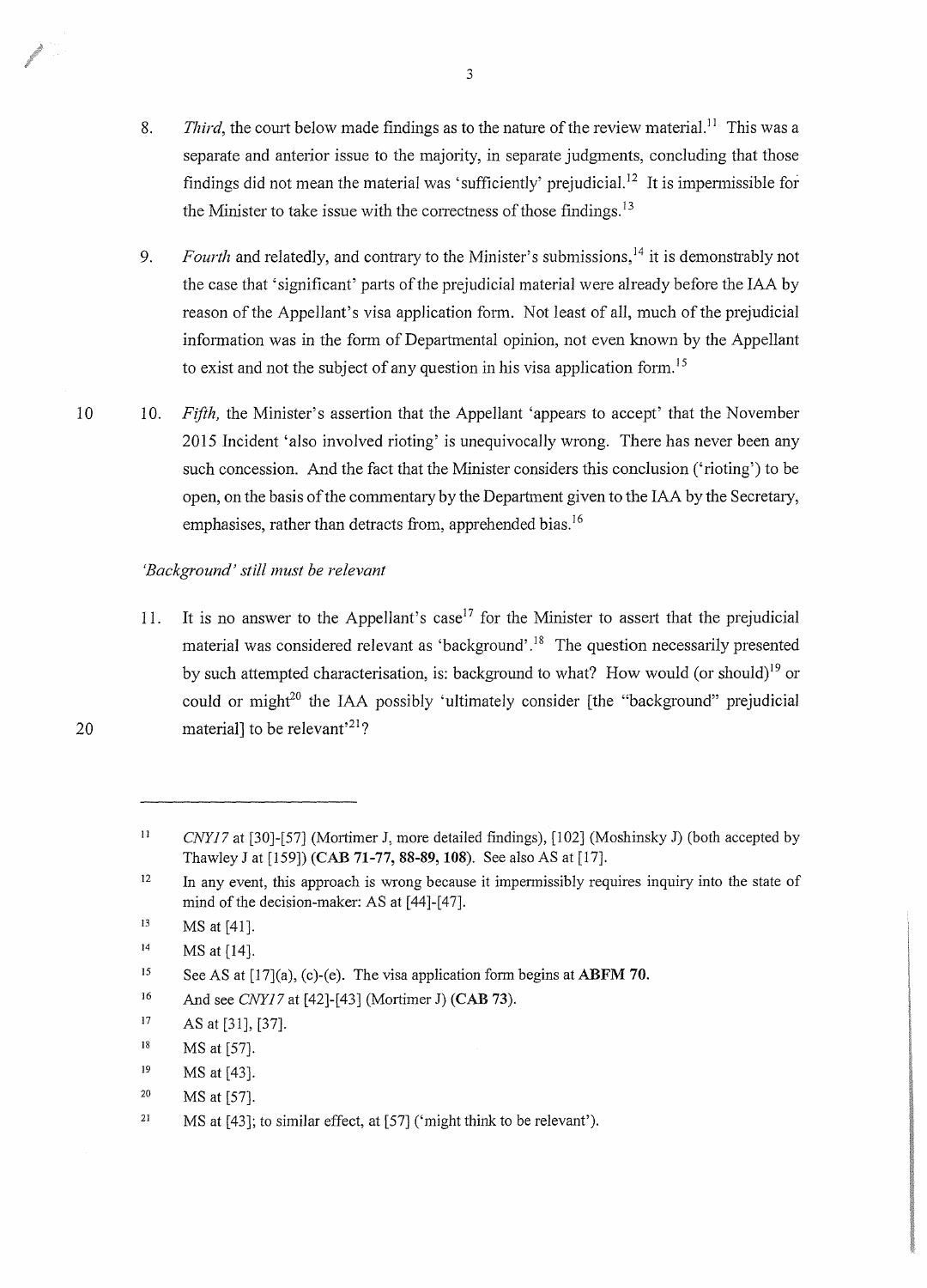- 12. The authorities cited by the Minister do not assist him.
- 13. In both *Tankey v Adams2<sup>2</sup>*and *Holmes v Mercado,<sup>23</sup>*the Full Court of the Federal Court did not accept that the prejudicial information was irrelevant.
- 14. In *Minister for Immigration and Border Protection v CQZ15*<sup>24</sup> the Full Court of the Federal Court simply said that material which had been before the decision-maker may be 'relevant, in the broad sense, for the purposes of judicial review'. *Cummeragunja Local Aboriginal Land Council v Nicholson (No*  $2^{25}$  *is to similar effect.*
- 15. As a backstop, the Minister relies on the proposition that 'there is no reason to think that judicial officers have a monopoly' on the ability to set aside irrelevant material.<sup>26</sup>
- 10 16. Accepting no monopoly, it does not gainsay apprehended bias, in the particular statutory context of Part ?AA of the Act and for the reasons given *inAMA.16* (accepted by the court below).
	- 17. Cases such as *Holmes v Mercado*<sup>27</sup> confirm rather than deny apprehended bias by prejudicial information. In that case, the review committee disavowed any reliance on the information in circumstances where Mr Mercado knew that the materials existed and was able to make submissions about the fact of their inclusion as part of the 'referred matter'. In this case, the IAA was both statutorily required to consider the material, and expressly said that it did so. *Crowley* v *Holmes<sup>28</sup>*also does not assist the Minister. In refusing relief ( declarations that the referral was invalid) ahead of a decision being made by the review committee, the Full Court of the Federal Court observed that Mr Crowley would no doubt be afforded an opportunity to be heard. The context of Part 7 AA is different.
	- 18. All of which comes back to the proper understanding of *Webb*.<sup>29</sup> One of the four 'distinct, though sometimes overlapping, main categories' of apprehended bias is 'disqualification by extraneous information'. Relevantly, this category was explained by Justice Deane as

20

- 27 (2000) 111 FCR 160.
- 28 (2003) 132 FCR 114.

 $22$  (2000) 104 FCR 152 at [126].

<sup>&</sup>lt;sup>23</sup> (2000) 111 FCR 160 at [53]-[57], [60].

 $24$  (2017) 253 FCR 1 at [64].

<sup>&</sup>lt;sup>25</sup> [2017] NSWSC 1248 at [64]-[65].

<sup>26</sup> MS at [40).

<sup>29</sup> *Webb v The Queen* (1994) 181 CLR 41 at 74.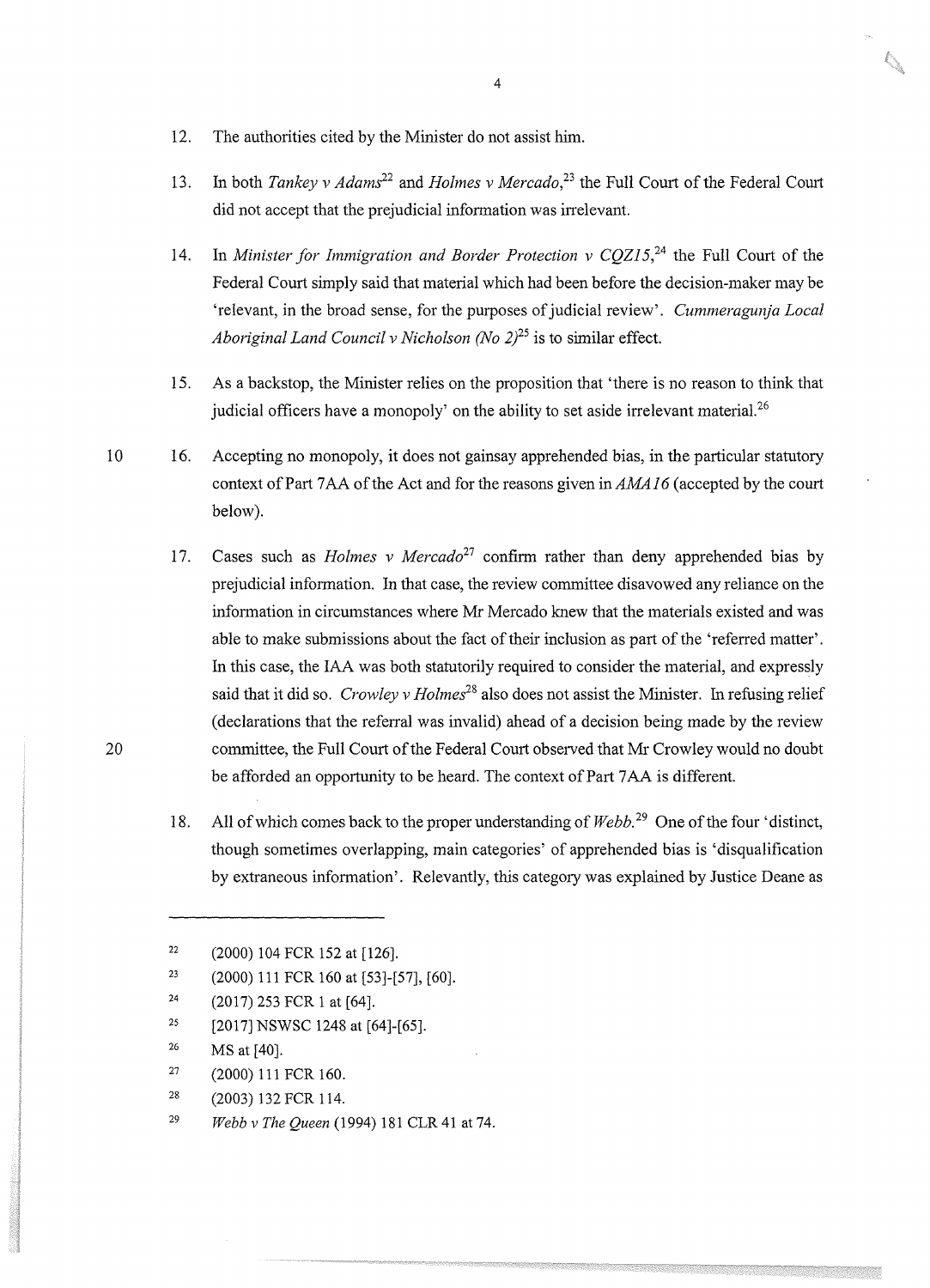'knowledge of some prejudicial but inadmissible fact or circumstance'. It does not require, as cumulative conditions, that material be separately both extraneous and inadmissible. $30$ If information is extraneous, it is inadmissible for the same reason.<sup>31</sup> And where it is also prejudicial, like in the present case, there will be apprehension of bias.

*Ground* 5

- 19. It is unclear why the Minister asserts that it is 'not apparent that ground 5 adds anything to grounds 1 and  $2^{7.32}$
- 20. The Secretary's action vitiated the IAA's purported exercise of jurisdiction, regardless of whether there was a reasonable apprehension of bias. $33$

10

Dated: 23 August 2019

MWCno

 $\begin{matrix} \mathcal{U} \\ \mathcal{U} \end{matrix}$  Lisa De Ferrari<br>Castan Chambe<br>Tal: 03.0225.64 Castan Chambers Tel: 03 9225 6459 Email: lisa.deferrari@vicbar.com.au

MWhre

Min Guo Castan Chambers Tel: 03 9225 8365 Email: min@guo.com.au

*CfMS* at [27], [30]-[33]. 30

<sup>31</sup>  See *Holmes v Mercado* (2000) 11 FCR 160 at [53]-[54].

<sup>32</sup>  MS at [24].

<sup>33</sup>  See AS at [30]-[39].